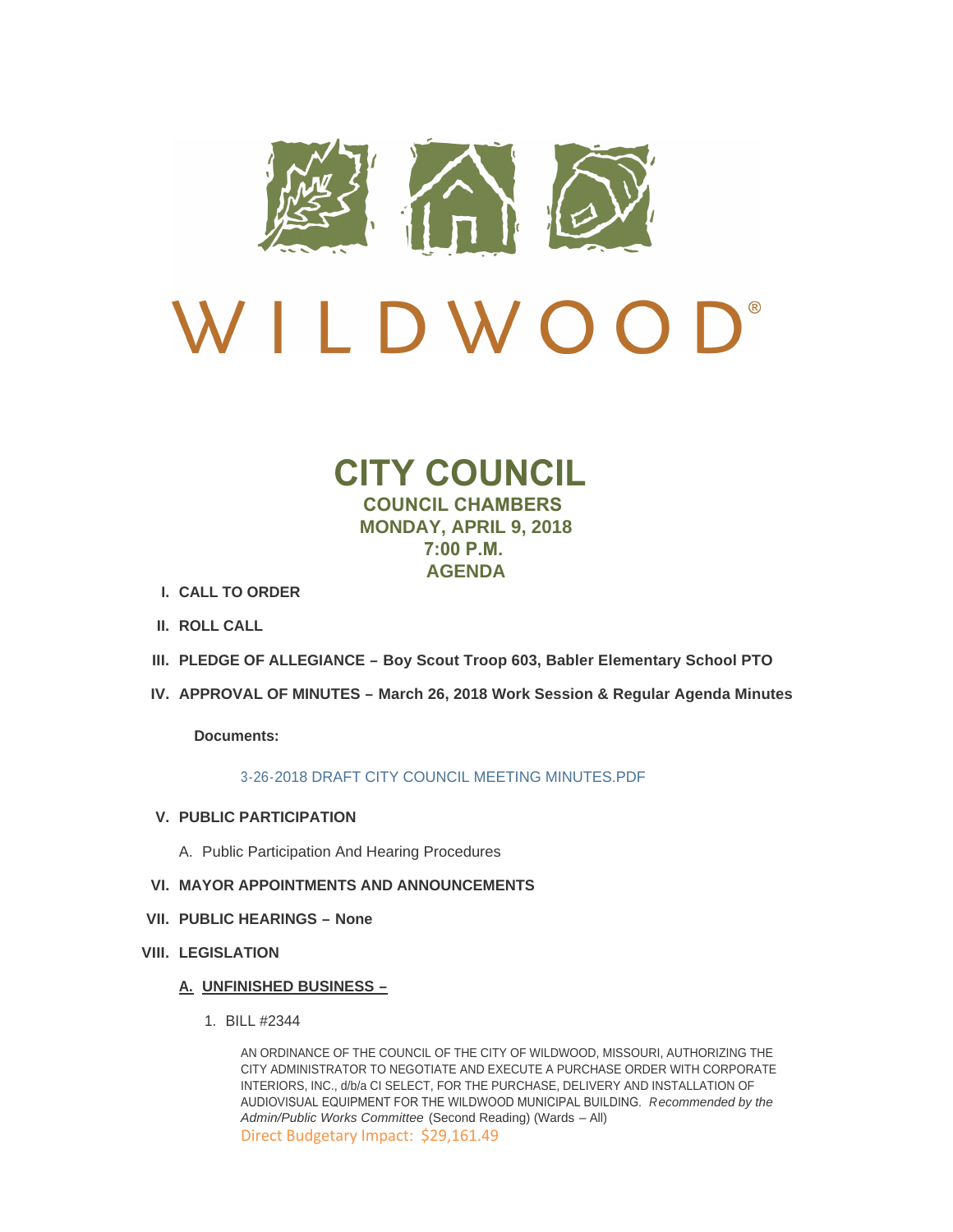Documents:

### [BILL 2344.PDF](http://www.cityofwildwood.com/AgendaCenter/ViewFile/Item/14896?fileID=20456)

BILL #2353 2.

 **BILL #2353** AN ORDINANCE DELETING SUBSECTION C OF 415.200 OF THE CODE OF ORDINANCES OF THE CITY OF WILDWOOD; ENACTING, IN LIEU THEREOF, A NEW SUBSECTION C OF SECTION 415.200 OF THE CODE OF ORDINANCES; DELETING SUBSECTION E OF SECTION 415.210 OF THE CODE OF ORDINANCES; ENACTING, IN LIEU THEREOF, A NEW SUBSECTION E OF SECTION 415.210 OF THE CODE OF ORDINANCES; MODIFYING ALL 'M' INDUSTRIAL DISTRICTS OF TO REQUIRE 'TATTOO PARLORS' AND 'VAPOR LOUNGES', AS DEFINED THEREIN, TO BE CONSIDERED CONDITIONAL TYPE USES IN THEIR OPERATION WITHIN THE CITY OF WILDWOOD; AND LIMITING SAID LOCATIONS TO THE THESE SAME ZONING DESIGNATIONS, WHILE ENSURING COMPATIBILITY WITH THE SURROUNDING DEVELOPMENT PATTERN OF THE AREA AND PROTECTING THE PUBLIC'S HEALTH, SAFETY, AND GENERAL WELFARE - P.Z. 16-17 City of Wildwood Planning and Zoning Commission, C/o Department of Planning. *Recommended by the Planning and Zoning Commission* (First Reading) (Wards – All Direct Budgetary Impact: None

Documents:

#### [BILL 2353.PDF](http://www.cityofwildwood.com/AgendaCenter/ViewFile/Item/14929?fileID=20470)

BILL #2355 3.

AN ORDINANCE OF THE CITY OF WILDWOOD, MISSOURI, AUTHORIZING THE MAYOR TO EXECUTE A CONTRACT ON BEHALF OF THE CITY OF WILDWOOD WITH NATIVE LANDSCAPE SOLUTIONS, INC., FOR MAINTENANCE OF VARIOUS NATIVE LANDSCAPE AREAS WITHIN THE CITY OF WILDWOOD.

*Recommended by the Administration / Public Works Committee (First Reading) (Wards – One and Two)*

Direct Budgetary Impact: \$44,478.60

Documents:

#### [BILL 2355.PDF](http://www.cityofwildwood.com/AgendaCenter/ViewFile/Item/14898?fileID=20457)

BILL #2356 4.

AN ORDINANCE BY THE CITY COUNCIL OF THE CITY OF WILDWOOD, MISSOURI AUTHORIZING THE MAYOR OF THE CITY OF WILDWOOD, MISSOURI TO ENTER INTO A CONTRACT WITH PASSIGLIA'S NURSERY AND GARDEN CENTER FOR THE INSTALLATION OF TREES AND OTHER LANDSCAPING IMPROVEMENTS ALONG THE ACCESS ROADWAY WITHIN COMMUNITY PARK, AS INDICATED ON THE BID PLANS AND SPECIFICATIONS, ALL IN KEEPING WITH THE DOCUMENTATION SUBMITTED BY SUCH IN RESPONSE TO THE CITY'S ADVERTISEMENT IN THIS REGARD. *Recommended by the Planning and Parks Committee* (First Reading) (Ward – One) Direct Budgetary Impact: Not to Exceed \$25,533

Documents:

#### [BILL 2356.PDF](http://www.cityofwildwood.com/AgendaCenter/ViewFile/Item/14899?fileID=20458)

- **NEW BUSINESS – None B.**
- **RESOLUTIONS – None IX.**